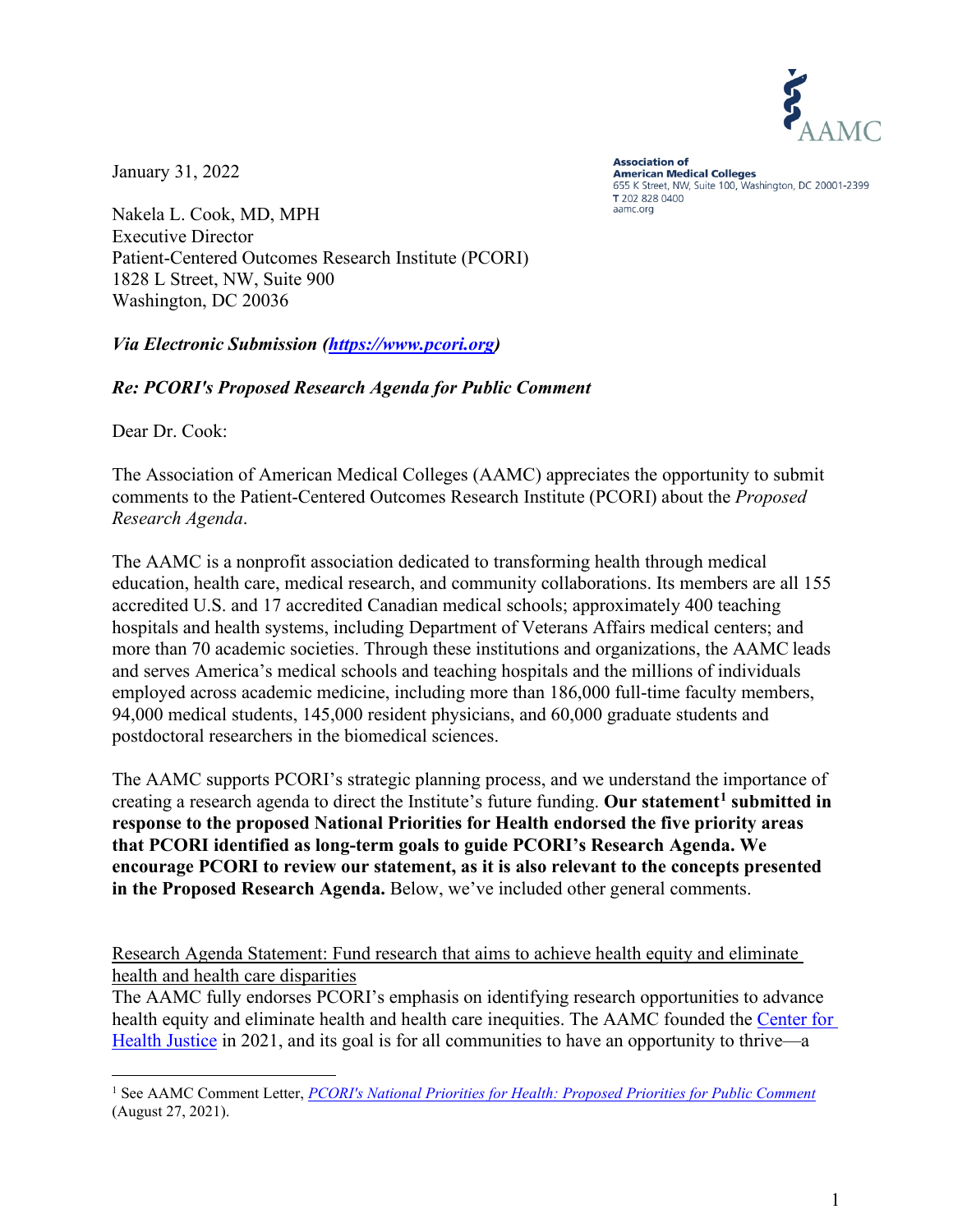goal that reaches well beyond medical care. Achieving health equity means addressing the common roots of health, social, and economic injustices and implementing policies and practices that are explicitly oriented toward equal opportunity. The Center for Health Justice partners with public health and community-based organizations, government and health care entities, the private sector, community leaders, and community members to build a case for health justice through research, analysis, and expertise. The AAMC is committed to addressing health inequities and we appreciate PCORI's focus on health equity as a core component of its research agenda.

Research Agenda Statement: Fund research that fills patient- and stakeholder-prioritized evidence gaps and is representative of diverse patient populations and settings Research benefits from engagement and co-creation with patients and other stakeholders throughout all stages of the research process—from developing the initial research questions, to identifying approaches for communicating research findings. Developing partnerships within communities they serve enables researchers to seek insight from key stakeholders about studies, questions, and outcomes of direct import to diverse populations. Above all, establishing effective community collaborations requires the essential element of trust, and we encourage PCORI and its grantees to access the AAMC Center for Health Justice's [Principles of Trustworthiness](https://www.aamchealthjustice.org/resources/trustworthiness-toolkit) toolkit as a resource. We also recommend that PCORI align the efforts of its proposed Science of Engagement Funding Initiative with the proposed research agenda. **Please see the additional feedback we provided in our response[2](#page-1-0) to PCORI's Science of Engagement Funding Initiative request for information (RFI)**.

Research Agenda Statement: Fund research that builds the evidence base for emerging interventions by leveraging the full range of data resources and partnerships The AAMC supports funding studies that use data for research purposes and encourages PCORI to collaborate with federal agencies, community organizations, and other stakeholders in efforts to gain consensus around what is needed to improve and evaluate the accessibility of data for use in research. For example, how to harmonize common data models, enhance the health data infrastructure, and develop a standardized national sociodemographic data collection system to assist with documenting inequities. The AAMC Center for Health Justice held a hill briefing in July 2021, ["Data for Health Equity: the Foundation for Creating Healthier Communities,](https://www.youtube.com/watch?v=opRWK08DIsI)" which addressed the need for multisector data alignment across the entire health ecosystem to support partnerships and evaluation of effort.

Additionally, the AAMC supports PCORI's commitment to advancing open science, and as we noted in our response<sup>[3](#page-1-1)</sup> to the proposed National Priorities for Health, "We urge PCORI to ensure

<span id="page-1-0"></span><sup>2</sup> See AAMC Comment Letter, *[PCORI Request for Information: Science of Engagement Funding Initiative](https://www.aamc.org/media/57681/download)* (November 19, 2021).

<span id="page-1-1"></span><sup>3</sup> See AAMC Comment Letter, *[PCORI's National Priorities for Health: Proposed Priorities for Public Comment](https://www.aamc.org/media/56026/download?attachment)* (August 27, 2021).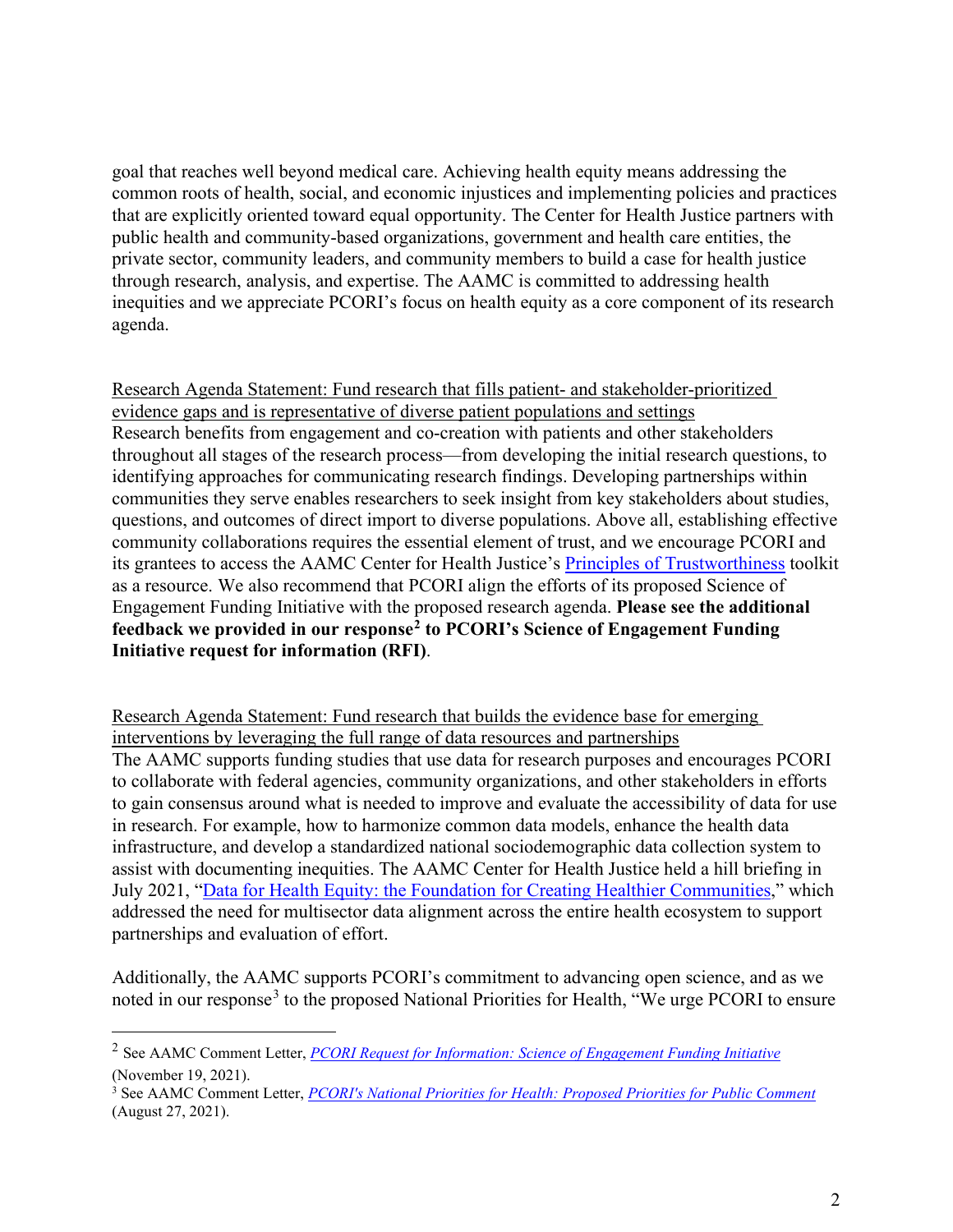that the data sharing requirements for its grantees are aligned with those issued by other granting agencies and are supported through: funding mechanisms that recognize the costs of meaningful data sharing; clear and transparent criteria for evaluating the sufficiency of grantees' efforts; encouragement and identification of databases that follow the FAIR principles<sup>[4](#page-2-0)</sup>; and the use of persistent identifiers to allow researcher to track the reuse of and receive credit for their data.<sup>[5](#page-2-1)</sup>"

While it is important to build evidence for emerging interventions, this proposed research agenda statement does not reference studying existing interventions (whereas the corresponding Priority Area for Health references both). We recommend that PCORI continues to fund comparative clinical effective research (CER) studies that examine not just innovative approaches, but how patients respond to existing treatments where there remain questions about an intervention's utility and research could inform the need to change an existing practice.

Research Agenda Statement: Fund research that focuses on health promotion and illness prevention by addressing health drivers that occur where people live, work, learn, and play We appreciate PCORI's acknowledgement that factors impacting health extend beyond the traditional health care setting. The AAMC's Center for Health Justice is committed to this concept and is forming a [Multisector Partner Group](https://www.aamchealthjustice.org/all-health-equity) to help inform the Center's programming, research, and partnership activities. We support PCORI's intention to identify ways to expand research partnerships so that studies can benefit from experts representing a broad set of disciplines, including collaborations with community members and organizations.

Research Agenda Statement: Fund research that integrates implementation science and that advances approaches for communicating evidence so the public can access, understand, and act on research findings

We support PCORI's continued commitment to make research findings actionable through funding implementation and dissemination awards. These studies aid in the adoption of evidence into practice and PCORI's new Health Systems Implementation Initiative (HSII) will help to further increase the uptake of research findings in the clinical care settings. For research to have the greatest benefit to patients, emphasis should be given to how study results are communicated not only to research participants, but also to the general public and others in the broader health care community.

In summary, the AAMC appreciates the opportunity to submit these comments, as well as the feedback related to the National Priorities for Health, and the AAMC supports PCORI's Proposed Research Agenda and overall strategic planning process. If you have any questions

<span id="page-2-0"></span><sup>4</sup> Wilkinson, M., Dumontier, M., Aalbersberg, I. *et al.* The FAIR Guiding Principles for scientific data management and stewardship. *Sci Data* **3,** 160018 (2016). [https://doi.org/10.1038/sdata.2016.18.](https://doi.org/10.1038/sdata.2016.18)

<span id="page-2-1"></span><sup>5</sup> Pierce, H., Dev, A, Statham, E., and Bierer, B. Credit data generators for data reuse. *Nature* **570**, 30-32 (2019) [\(https://www.nature.com/articles/d41586-019-01715-4.](https://www.nature.com/articles/d41586-019-01715-4)